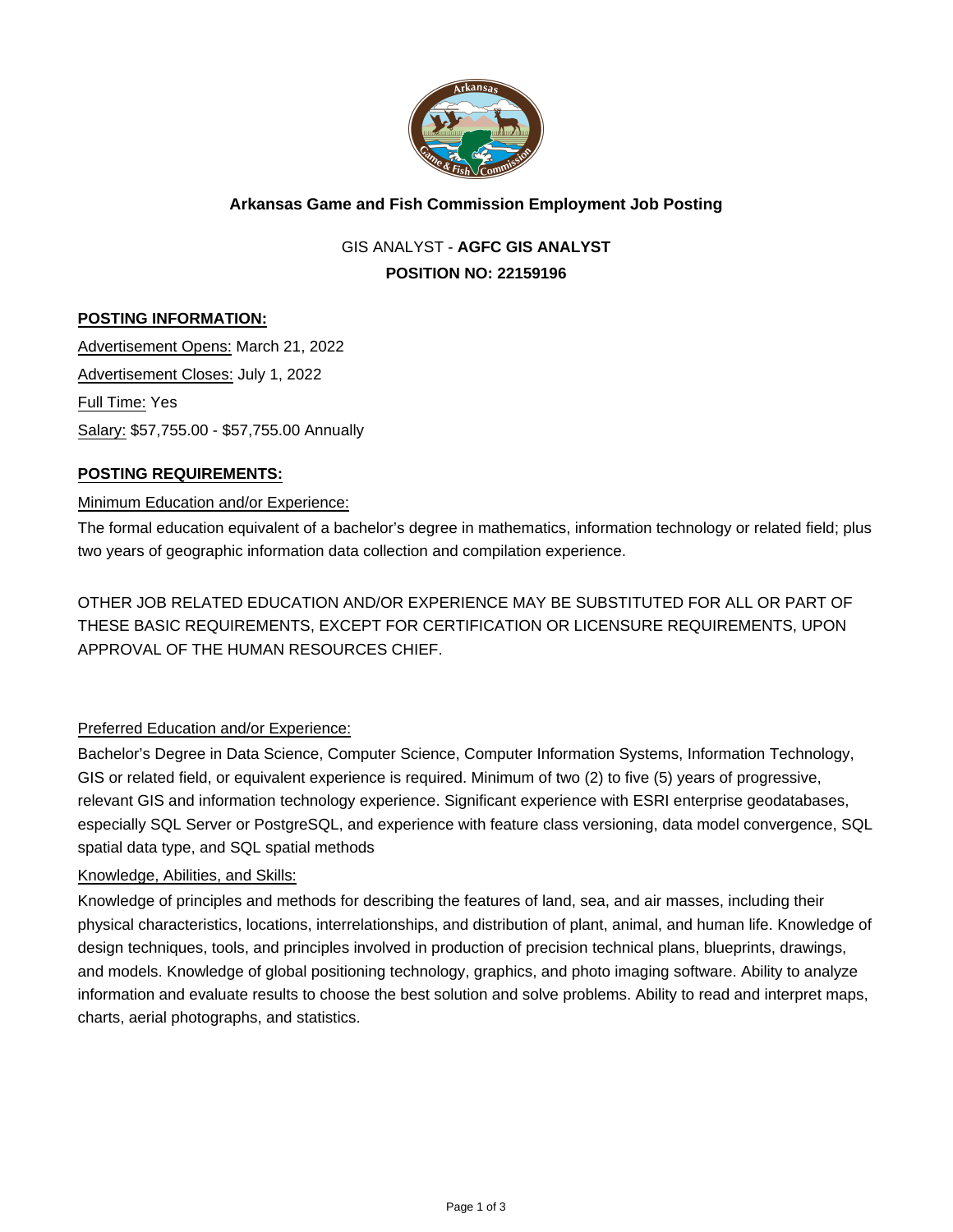# Preferred Knowledge, Abilities, and Skills:

Possess mid-level GIS technical knowledge and skills, including enterprise geodatabase design, spatial relationships, scripting (Python), and cartography. Proficient with desktop GIS software (ArcMap, ArcPro, QGIS) Hands-on experience with GIS data, GIS data processing, and scripting. Ability to write SQL statements to query and analyze data. Possess high attention to detail, ensuring that data quality and information is consistently maintained. Demonstrated ability to prioritize and manage a diverse workload and work under time constraints with minimal supervision. Strong oral and written communication skills, proficient in communicating technical topics to non-technical audiences. Familiar with conservation, forestry, infrastructure, real estate, and land title concepts and datasets. AGOL Application Development with web maps, story maps, dashboards, experience builder and other AGOL applications. Experience working in versioned GDB Environment. Experience managing small to large scoped projects. Data visualization experience. Experience analyzing and processing remote sensed data like Lidar and Aerial Imagery. Demonstrate excellent collaboration skills while working together with others across GIS and other agency divisions. Proficiency working in all applications of G Suite, MS Office, Adobe and ESRI products and platforms.

# **POSTING DETAILS:**

Position Location: City: Little Rock Office: Little Rock Central Office Division: G.I.S.

### Job Summary:

The Geographic Information System (GIS) Analyst is responsible for collecting, analyzing and interpreting geographic information utilizing geodetic surveys, aerial photographs, and satellite data. This position is governed by state and federal laws and agency policy.

# Typical Functions:

Identifies, scales, and orients geodetic points, elevations, and other topographic features, applying standard mathematical formulas. Collects information about specific features of the Earth using aerial photography and other digital remote sensing techniques. Compiles data and utilizes databases required for map preparation, including aerial photographs, survey notes, records, reports, and original maps. Determines map content and layout, as well as production specifications, such as scale, size, projection, colors, and direct production to ensure that specifications are followed. Examines and analyzes data from ground surveys, reports, aerial photographs, and satellite images to prepare topographic maps, aerial-photograph mosaics, and related charts. Performs other duties as assigned.